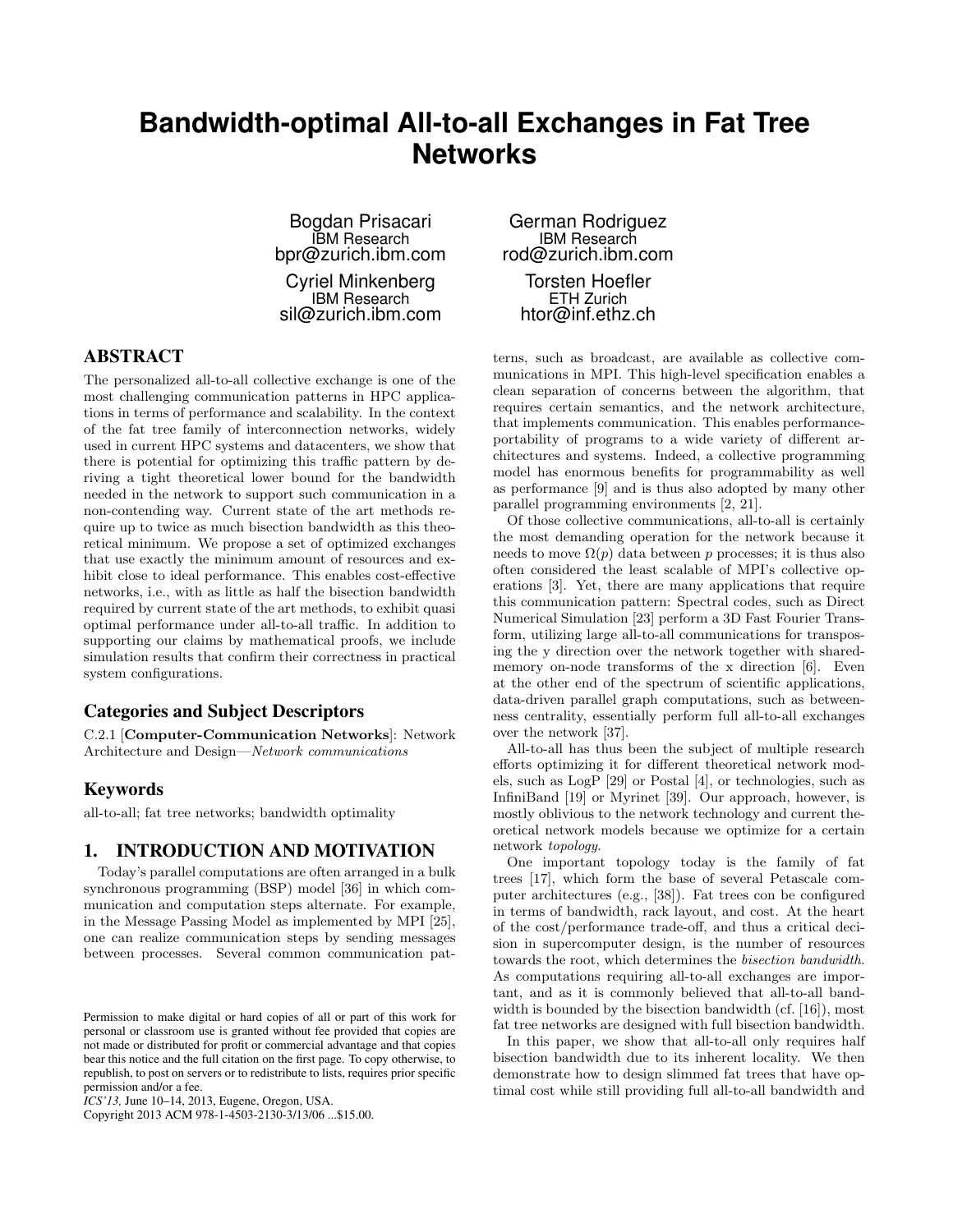

Figure 1: XOR exchange pattern between 8 communicating tasks. The first half of the phases are local and no traffic crosses the network bisection (horizontal line), whereas during the last half of the phases, all the messages cross the bisection (continuous lines). This requires a bisection bandwidth equal to the aggregate injection bandwidth.

how to schedule all-to-all communications on general trees optimally. The main contributions of our work are:

- A general discussion of locality in the all-to-all problem.
- A construction of cost-optimal fat trees delivering full all-to-all bandwidth.
- An algorithm to compute optimal exchange patterns for a given fat tree.

We start with a description of the locality within all-to-all and intuitive examples for mappings to fat trees. We then present generic lower bounds for all-to-all communications on fat trees followed by a construction of optimal all-to-all schedules. We conclude our study with a set of simulated real-world examples.

#### 2. THE ALL-TO-ALL PROBLEM

In this section we will discuss the intuition behind the bounds for all-to-all. The full proof and the algorithm to compute the send permutations for a given fat tree will be presented in Sections 3.1 and 3.4.

All-to-all is often referred to as "bisection-bound" (cf. [16]). While this is true asymptotically, i.e., a full-bandwidth allto-all requires a  $\Omega(p)$  bisection bandwidth on p processes, we will show that it only requires half of the actual bisection bandwidth if one can take advantage of the inherent locality of the all-to-all problem.

Consider an all-to-all schedule where each process  $p \in P$ exchanges a single message with each other process. Let  $P_1$ and  $P_2$  form an arbitrary bisection of the process set  $P$ , such that  $b = |P_1| = |P_2| = \frac{|P|}{2}$ . In an all-to-all, each process in the set  $P_1$  has b peers in  $P_1$  and b peers in  $P_2$ , such that only  $b = \frac{|P|}{2}$  exchanges leave each set. If  $P_1$  and  $P_2$  were arbitrary bisections of processes mapped to endpoints in an arbitrary topology, then only half of the messages cross any bisection of this topology. Thus, intuitively, all-to-all exchanges require only half bisection bandwidth for arbitrary topologies.

The argument can be applied recursively, i.e., partitioning  $P_1$  into  $P_{11}$  and  $P_{12}$  etc., yielding a bandwidth-minimal construction. We now demonstrate that current all-to-all algorithms do not take advantage of this observation and thus require full bisection bandwidth for a full-bandwidth all-toall. We then show how to utilize our observation by optimally scheduling all-to-all communications such that they



Figure 2: Linear exchange pattern between 8 communicating tasks for shift  $= 0$ . The uneven distribution of the number of messages (continuous lines) crossing the network bisection requires a bisection bandwidth equal to the aggregate injection bandwidth to enable contention-free traffic in all phases.

require only half bisection bandwidth and cause less congestion than today's algorithms.

A typical [40] way of performing an all-to-all exchange between  $N$  processes or tasks, especially when there is no possibility of message aggregation (such as is the case for large messages), is to schedule the exchange as a set of N phases. Every process sends a single message and receives a single message in each phase (we consider that a process sends a message to itself as well). In this case, the exchange pattern can be entirely defined by a function that maps a given phase  $p$  and source task  $s$  to a unique destination task d (all three numbered from 0 to  $N-1$ ), meaning that during phase  $p$ , the message sent by task  $s$  is destined to task  $d$ . The two widely used exchange patterns are the binary XOR exchange and the linear shift exchange [40].

In the case of XOR (Figure 1), the function is  $d_{XOR}$  = s XOR p, where the exclusive or operation is performed bit by bit on the binary representations of s and p.

In the case of the linear shift exchange [30] (Figure 2), the function is  $d_{\text{LIN}} = (s+p+\text{shift}) \mod N$ , where N is the total number of communicating tasks and shift is a parameter that takes a constant integer value between 0 and  $N - 1$ .

If we partition the 8 nodes in the example all-to-all in the two equal halves separated by the horizontal median line it is obvious that both exchanges exhibit an uneven distribution of the amount of traffic traversing this bisection of the network across the different phases, with a peak required bisection bandwidth, in both cases, equal to the aggregate injection bandwidth.

Looking at the two examples, it is equally obvious that the average number of messages crossing the bisection as we have defined it in every phase is only half the total number of communicating tasks. Furthermore, there is a way to ensure that in every phase no more than this average number of messages crosses the bisection (Figure 3). This makes it possible to have uncontended per phase traffic with only half the full bisection bandwidth.

We will show in the following sections that the observations for this small example hold in general. We will prove tight lower bounds on the bandwidth required for uncontended all-to-all traffic. Furthermore, for fat tree networks in particular we will introduce a bandwidth-optimized exchange pattern that satisfies these bounds.

# 3. ALL-TO-ALL OPTIMIZATION

First, we define the model of the interconnection network we are considering, the fat tree network. Fat trees are one of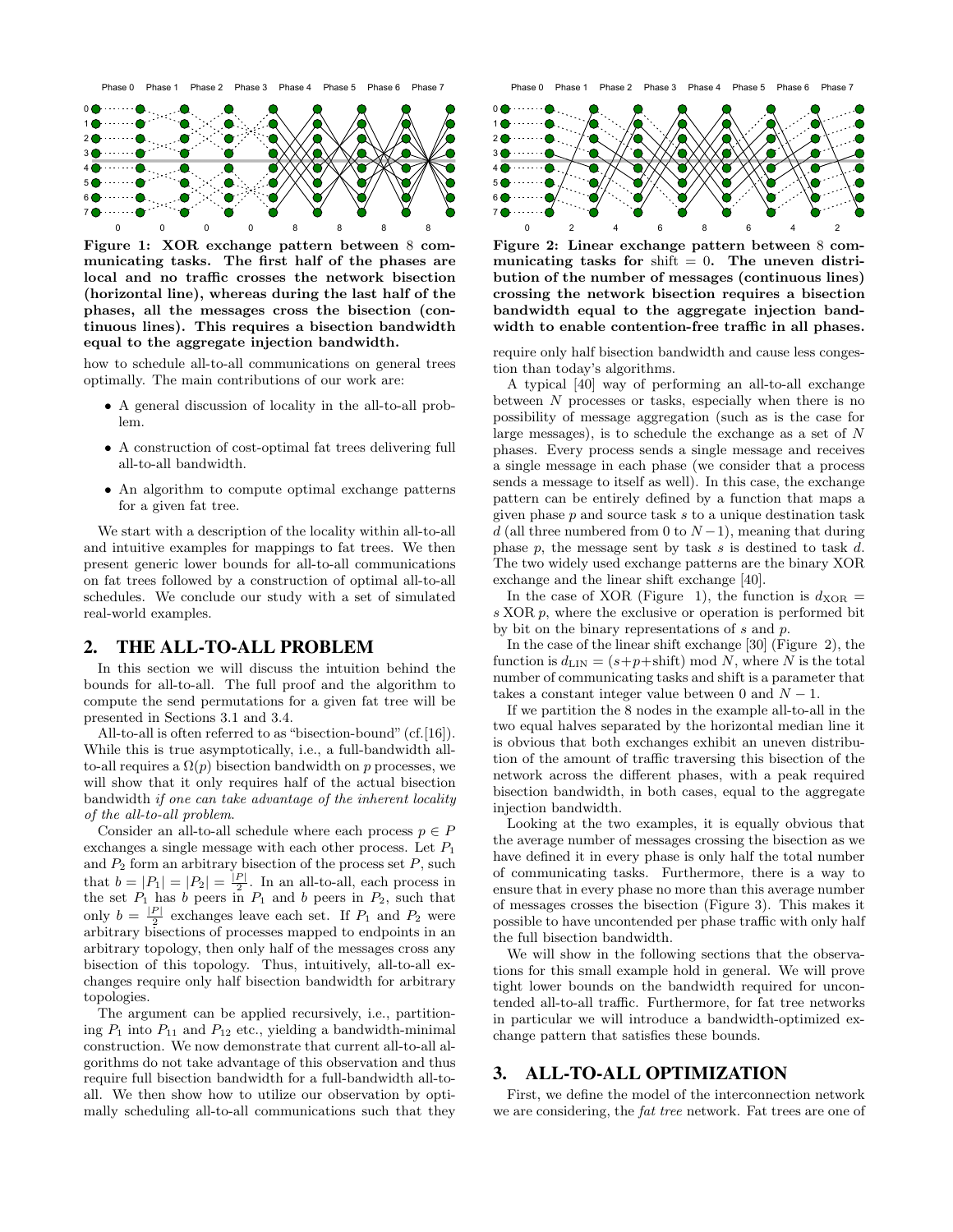the most popular indirect network topologies used in current supercomputers.

The term fat tree has been used to refer to a broad class of different interconnection layouts. All fat trees can be described as a multi-stage tree-like topology where the width (bandwidth) of the connections increases towards the root of the tree.

An *ideal fat tree* would be a single binary tree interconnection network where the bandwidth of each link towards the root can always accommodate the aggregate capacity of the sub-tree connected to that link. These *ideal fat tree* networks are not realizable for large clusters, as the bandwidth needs to double at each level towards the root, which would require switches with either exponentially increasing number of ports or exponentially increasing bandwidth per link. The CM-5 [17] was the first machine to implement a variant of the ideal fat tree network.

However, it is possible to construct a tree-like network with an equivalent link bandwidth property by using fixedradix switches, i.e., without increasing the number of connections per switch or their bandwidth [28, 27]. It is furthermore possible to construct networks [26] where the bandwidth towards the root can be tuned to almost arbitrary values, from the full-bisection bandwidth characteristic of ideal fat-trees to reduced bandwidth realizations that have a correspondingly reduced cost. We will discuss these and other practical implications of our method in Section 4.

For the time being, we will assume the following fat-tree model. We consider a layered single rooted tree structure that is homogeneous in that every node on a given layer has the same number of descendants. Using a notation similar to [26], we denote by  $FT(L; M_1, M_2, ..., M_L)$  a tree of  $L+1$ consecutively numbered layers, with 0 being the layer of the leaves and  $L$  that of the single root. Given a layer  $l, M_l$ then denotes the number of descendants that every node on layer l has. The tasks that send and receive messages are located at the leaf nodes, whereas the nodes on the other levels serve as message routers. We will assume a single task per node (The case where several tasks are present on the same node is equivalent to extending the fat tree with an additional leaf level, where every leaf corresponds to a task). Furthermore, we will assume that every upward link starting on a node on a given layer has a fixed bandwidth dependent only on the layer index. In the context of this abstract model of the network, we will now prove that the requirement of uncontended all-to-all traffic induces a tight lower bound on the bandwidth of every fat tree link.

## 3.1 Bandwidth-optimal link occupation in allto-all communication over a fat tree

Given a fat tree  $FT(L; M_1, ..., M_L)$  defined as above, we will show in this section that uncontended all-to-all traffic requires that every upward link originating on a layer l node as well as every downward link ending on a layer l node needs to be able to accommodate at least  $B_{\text{min}}(l)$  messages, with:

$$
B_{\min}(l) = M_1 \cdot M_2 \cdot ... \cdot M_l - \left[ \frac{M_1 \cdot M_2 \cdot ... \cdot M_l}{M_{l+1} \cdot M_{l+2} \cdot ... \cdot M_L} \right]. (1)
$$

To this end, we denote by  $\Pi_l$  the product  $M_1 \cdot M_2 \cdot ... \cdot M_l$ . Given that every leaf node corresponds to a single task, the total number of tasks is  $N = \Pi_L$ . Let us consider one of the nodes on level  $l$ , denoted by  $\mu$ . The total number of messages originating from layer 0 descendants of this node



Figure 3: Optimized exchange pattern obtained for a fat tree with 2 levels and with  $M_2 = 2$  and  $M_1 = 4$ . The link occupation optimization ensures that in every phase exactly half of the messages (continuous lines) cross the network bisection, thus making contention free traffic possible with only half the full bisection bandwidth.

during the all-to-all exchange is equal to the number of such descendants (which equals  $\Pi_l$ ) multiplied by the total number of destinations (which equals  $\Pi_L$ ). Out of these  $\Pi_L$ destinations,  $\Pi_l$  are located in the subtree rooted in  $\mu$  and thus messages destined to these "local" tasks need not be routed on the link going upward from  $\mu$ . All messages destined to the other tasks, located outside the subtree rooted in  $\mu$ , must be routed on  $\mu$ 's upward link. Consequently, during the complete all-to-all exchange, the number of messages passing through the upward link originating on any node on level l equals  $U(l) = \Pi_l \cdot (\Pi_L - \Pi_l)$ .

As the exchange comprises  $\Pi_L$  phases, the average perphase number of messages passing through the upward link originating on a given node on level l therefore equals  $U(l)$  =  $\Pi_l \cdot \left(1 - \frac{\Pi_l}{\Pi_L}\right)$ 

Given an arbitrary exchange pattern and an arbitrary phase of that exchange, the maximum number of messages passing through an upward link at level  $l$  is equal to or greater than  $\overline{U}(l)$ . This is equivalent to saying that at least one link will have  $\overline{U}(l)$  or more messages passing through it in that phase. Thus, a prerequisite for uncontended singlephase traffic is to provide every upward link with sufficient bandwidth to transfer at least this number of messages. As such, contention-free traffic imposes a lower bound of  $\lceil \overline{U}(l) \rceil$  on the number of messages that every upward link starting on a layer  $l$  node must be able to accommodate, bound that is equal to  $B_{\text{min}}(l)$  as defined in Equation (1).

Through a similar analysis, we can compute the minimum bandwidth necessary on downward links. Considering again one arbitrary node  $\mu$  on level *l*, the total number of messages destined to level 0 descendants of this node during the entire exchange is equal to  $\Pi_l \cdot \Pi_L$ . Out of the  $\Pi_L$  sources of these messages,  $\Pi_l$  are located in the subtree rooted in  $\mu$  and thus none of the messages originating from them traverse the downward link ending in  $\mu$ . Consequently, during the complete exchange, the number of messages passing through the downward link ending on any node on level l equals  $D(l) = \Pi_l \cdot (\Pi_L - \Pi_l)$ , which leads to an average per-phase number of downward messages equal to  $\overline{D}(l) = \Pi_l \cdot \left(1 - \frac{\Pi_l}{\Pi_L}\right).$ 

Applying the same argument as before, we conclude that every downward link ending on a layer  $l$  node must be able to accommodate at least  $\lceil \overline{D}(l) \rceil$  messages, which is again exactly equal to  $B_{\text{min}}(l)$  defined in Equation (1).

Next, we will introduce an exchange pattern that requires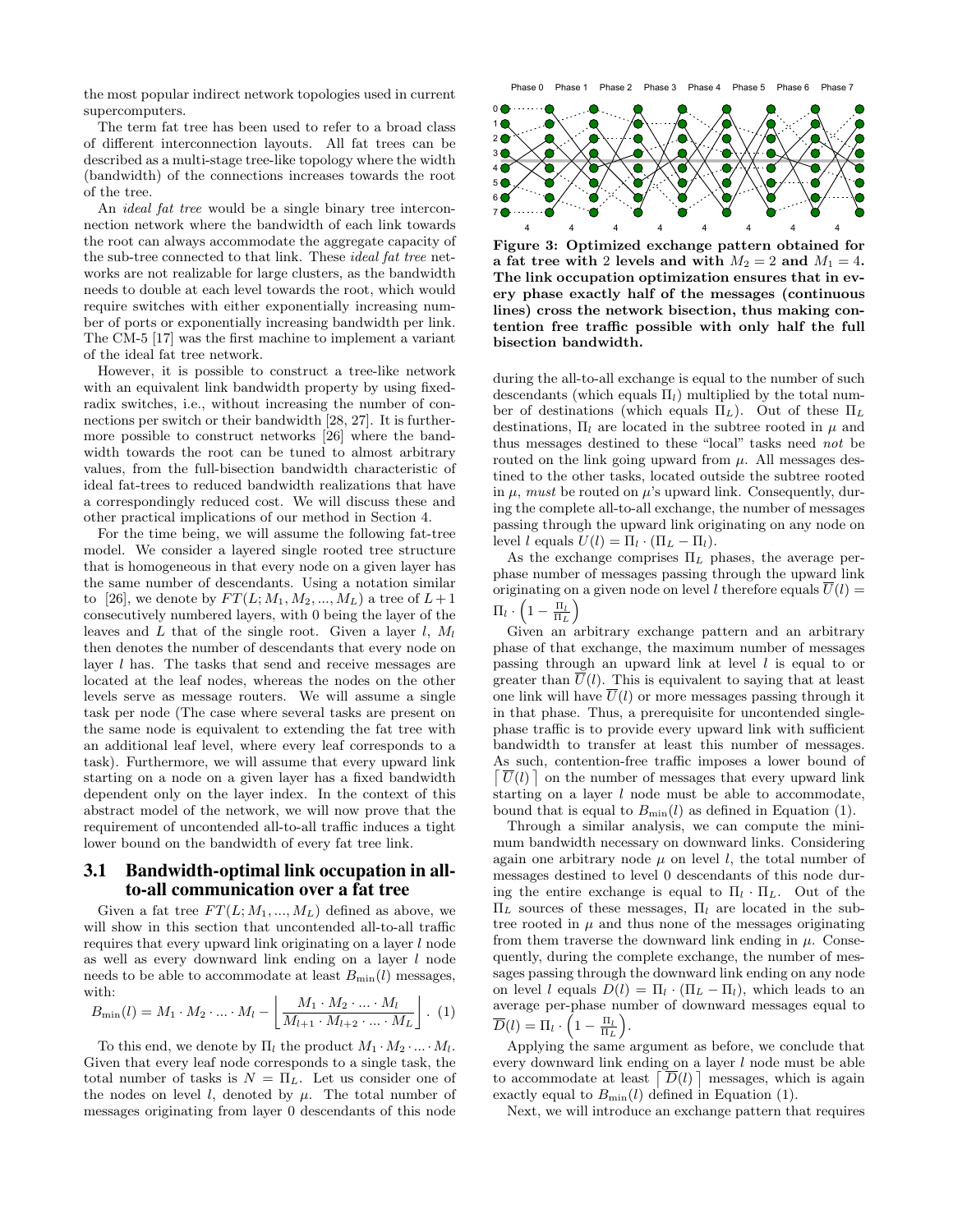no more than this minimum capacity, thus effectively proving that the bounds are tight. We will start by intuitively explaining the construction of the new pattern, then proceed to rigorously define it and prove its optimality.

#### 3.2 Intuitive bandwidth-optimal exchange

Let us consider the example all-to-all exchange among 8 tasks presented in Section 2on a  $FT(2, 4, 2)$  topology. For simplicity, let's start by optimizing the load induced by all tasks, on the two upward links ending in the root node.

As shown in Section 3.1, the key to optimizing bandwidth utilization is to balance the load on each link across all phases. Obtaining a bandwidth utilization of  $B_{\text{min}}$  across all phases is only possible if every phase exhibits this utilization. In our specific example, we are interested in  $B_{\min}(1) = M_1 - |M_1/M_2| = 2$ . Thus, we must find a way to ensure that an arbitrary upward link ending on the root is used by exactly two messages in each phase. One way to achieve this is for every source task s to choose in any two consecutive phases a destination that is in the same layer 1 subtree as itself and a destination that is in the other layer 1 subtree. However, this is not enough, as all 4 tasks in a subtree could all choose to send messages outside of the subtree in the same phases. Therefore it is also necessary that the source tasks belonging to the same subtree are desynchronized among themselves in their choice of the destination subtree. A simple subtree selection function that achieves this is  $((s \mod 2)+(p \mod 2)) \mod 2$ . Once we have selected the subtree, we also need to ensure that the actual destination within that subtree is unique over the set of sources. This can be achieved by selecting among the 4 choices in a specific subtree via the formula  $((s/2) + (p/2)) \mod 4$ , where / yields the quotient of integer division. The complete destination selection function can then be defined as:  $d =$  $(((s \mod 2) + (p \mod 2)) \mod 2) * 4 + ((s/2) + (p/2)) \mod 4.$ This exchange is illustrated in Figure 3 and it is bandwidth optimal as exactly 4 messages cross the bisection in each phase.

We extend this to the general case of a  $FT(L; M_1, ..., M_L)$ topology using the same principles. To balance load on the highest layer links, every source will send in  $M_L$  consecutive phases to  $M_L$  different subtrees. This approach is reused recursively from top to bottom.

The formalization and rigorous generalization of the approach follows in the next subsections. We first define a generic family of exchanges based on a variable base representation of numbers, then proceed to select among this set an exchange that we will prove to be bandwidth-optimal.

## 3.3 Permuted variable base exchanges

Given an ordered set of strictly positive integer numbers  $(\Theta_1, \Theta_2, ..., \Theta_K)$  and given a number x with  $0 \leq x$  $\Pi_{k=1}^K \Theta_k$ , we define the following notation:

$$
x = \sum_{k=1}^{K} \left( \theta_k^x \cdot \Pi_{k'=1}^{k-1} \Theta_{k'} \right), \ 0 \le \theta_k^x < \Theta_k, \ 1 \le k \le K. \tag{2}
$$

Basically, this equation defines a way of representing positive integers in "variable base". Unlike a normal basen representation where each digit can take any value between 0 and  $n - 1$ , in this case each digit may have a different range. The  $\theta_k$  digits define a representation in base  $(\Theta_1, \Theta_2, ..., \Theta_K)$ , where the least significant digit's base is  $\Theta_1$ . This representation, which applies solely to non-

negative integers strictly smaller than  $\Pi_{k=1}^K \Theta_k$ , can be easily proven to be unique and uniquely identifying a certain value. That is to say:

$$
\forall x, y \text{ s.t. } 0 \le x, y < \Pi_{k=1}^{K} \Theta_{k},
$$
  
\n
$$
x = y \Leftrightarrow (\theta_{k}^{x} = \theta_{k}^{y}, \quad 1 \le k \le K).
$$
 (3)

In the context of fat trees, we will assign a variable base representation to every leaf node, and consequently, to every task. For this, we will assign tasks with indices ranging from 0 to  $\Pi_L - 1$  and choose appropriate variable bases to represent those indices in.

Given a fat tree  $FT(L; M_1, ..., M_L)$ , let  $K = L$  and let  $(\Theta_1, \Theta_2, ..., \Theta_L) = (M_{\sigma(1)}, M_{\sigma(2)}, ..., M_{\sigma(L)})$ , where  $\sigma$  is an arbitrary permutation of  $(1, 2, ..., L)$ . Additionally, we denote by  $\alpha_k^x$  the digits of an arbitrary number x in the variable base  $(M_1, M_2, ..., M_L)$ . With these notations, we propose the following exchange pattern, which we will refer to as a permuted-variable-base exchange pattern. Let d be the destination of the message generated by source  $s$  in phase p. All three values s, d and p are numbers between 0 and  $\Pi_{k=1}^K M_k - 1$ . Then the function defining the pattern is:

$$
\alpha_{\sigma(k)}^d = (\theta_k^s + \theta_k^p) \mod \Theta_k, \quad 1 \le k \le K. \tag{4}
$$

We will now show that this exchange model satisfies the two key properties of a valid all-to-all exchange pattern composed of phases: a source never sends to the same destination twice and no two sources send to the same destination in the same phase.

For the first property, let  $p_1$  and  $p_2$  be two distinct phases and let s be a certain source. We seek to prove that in this case,  $d_1$  and  $d_2$  obtained with Equation (4) are distinct.

Because  $p_1$  and  $p_2$  are positive and strictly smaller than  $\Pi_{k=1}^K M_k$ , they have a θ-representation. Furthermore, since they are distinct, according to Equation (3) there exists at least one  $\tilde{k}$  with  $1 \leq \tilde{k} \leq K$  such that  $\theta_{\tilde{k}}^{p_1} \neq \theta_{\tilde{k}}^{p_2}$ . According to Equation (4):

$$
\theta_{\tilde{k}}^s + \theta_{\tilde{k}}^{p_1} = q_1 \cdot \Theta_{\tilde{k}} + \alpha_{\sigma(\tilde{k})}^{d_1}
$$

where  $q_1$  is an integer. Given that

$$
0\leq \theta^s_{\tilde{k}}+\theta^{p_1}_{\tilde{k}}<2\cdot\Theta_{\tilde{k}}
$$

and

$$
0 \leq \alpha^{d_1}_{\sigma(\tilde{k})} < \Theta_{\tilde{k}}
$$

it follows that

$$
-\Theta_{\tilde{k}} < q_1 \cdot \Theta_{\tilde{k}} < 2 \cdot \Theta_{\tilde{k}}.
$$

As  $q_1$  is an integer, it can only be 0 or 1. Similarly,  $q_2$  has the same property. In the case where both are 0 or both are 1  $(q_1 = q_2 = q)$ , it immediately follows that  $\alpha^{d_1}_{\sigma(\tilde{k})} \neq \alpha^{d_2}_{\sigma(\tilde{k})}$ from:

$$
\theta_{\tilde{k}}^s + \theta_{\tilde{k}}^{p_1} - q \cdot \Theta_{\tilde{k}} = \alpha_{\sigma(\tilde{k})}^{d_1}
$$

$$
\theta_{\tilde{k}}^s + \theta_{\tilde{k}}^{p_2} - q \cdot \Theta_{\tilde{k}} = \alpha_{\sigma(\tilde{k})}^{d_2}
$$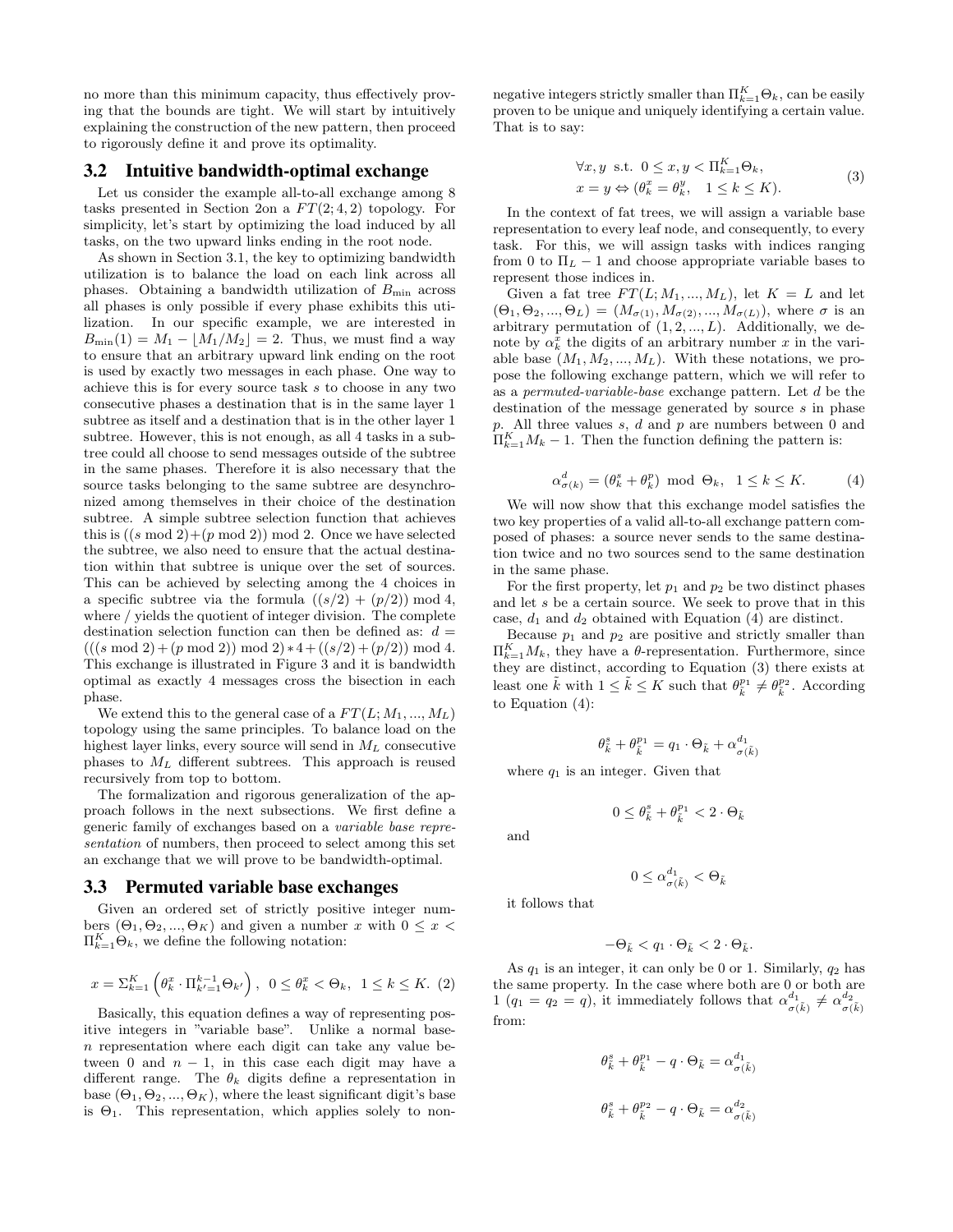$\theta_{\tilde{k}}^{p_1} \neq \theta_{\tilde{k}}^{p_2}$ 

In the case where  $q_1$  is 1 and  $q_2$  is 0, we obtain

$$
\theta^{p_1}_{\tilde{k}}-\theta^{p_2}_{\tilde{k}}=\alpha^{d_1}_{\sigma(\tilde{k})}-\alpha^{d_2}_{\sigma(\tilde{k})}+\Theta_{\tilde{k}}.
$$

If  $\alpha_{\sigma(\tilde{k})}^{d_1}$  were equal to  $\alpha_{\sigma(\tilde{k})}^{d_2}$ , then  $\theta_{\tilde{k}}^{p_1} - \theta_{\tilde{k}}^{p_2} = \Theta_{\tilde{k}}$ , which would lead to  $\theta_{\tilde{k}}^{p_1} \geq \Theta_{\tilde{k}}$ , which would constitute a contradiction. Therefore, in this case as well,  $\alpha_{\sigma(\tilde{k})}^{d_1}$  must be different from  $\alpha_{\sigma(\tilde{k})}^{d_2}$ . The symmetric case  $(q_1$  is 0 and  $q_2$  is 1) is similar. As we proved that there exists a  $\bar{k}$  for which  $\alpha_{\sigma(\tilde{k})}^{d_1} \neq \alpha_{\sigma(\tilde{k})}^{d_2}$ , we proved that  $d_1 \neq d_2$ .

The proof of the second property is similar as the computation of the destination task as given by Equation (4) is symmetric with respect to the phase number  $p$  and the source number  $s$ .

This shows that every permutation  $\sigma$  of  $(1, 2, ..., L)$  induces a valid exchange pattern. However, not all of these patterns optimize the maximum traffic traversing the upward links in the fat tree. In the following subsection, we will prove that the specific exchange pattern corresponding to  $\overline{\sigma} = (L, L-1, ..., 2, 1)$  is bandwidth-optimal.

## 3.4 Bandwidth-optimal exchange pattern

As explained above, let  $(\Theta_1, \Theta_2, ..., \Theta_L)$  =  $(M_{\overline{\sigma}(1)}, M_{\overline{\sigma}(2)}, ..., M_{\overline{\sigma}(L)}) = (M_L, M_{L-1}, ..., M_1).$ 

We will prove that the bandwidth requirements induced at layer  $l$  by the variable-base-exchange corresponding to this particular base is equal to  $B_{\text{min}}(l)$ .

We will start with the per phase bandwidth requirement per upward link. First note that all the descendants of a given node on level k share the same  $\alpha_k$  values for all k such that  $k < k \leq L$ .

Let p be a given phase of the all-to-all exchange. Let  $\mu$  be an arbitrary node at level  $\tilde{k}$ . The total number of messages originating in level 0 descendants of this node during phase p is  $\Pi_{\tilde{\imath}}$ . Among these messages, some will be destined to nodes that are descendants of  $\mu$  and some to nodes that are not. For a message to be destined to a descendant of  $\mu$ , as noted above, its destination d must have certain fixed values for some of its  $\alpha$  coefficients, values that depend exclusively on the position of  $\mu$ . Specifically:

$$
\alpha_k^d = \alpha_k(\mu), \quad \tilde{k} < k \leq L.
$$

As d is obtained via Equation (4) this leads to:

$$
(\theta_{L+1-k}^s + \theta_{L+1-k}^p) \text{ mod } M_k = \alpha_k(\mu), \quad \tilde{k} < k \le L.
$$

As for a given p, the  $\theta$  representation of p is fixed, and  $\theta_{L+1-k}^s$ ,  $\theta_{L+1-k}^p$  and  $\alpha_k(\mu)$  are all strictly smaller than  $M_k$ , this means that the  $\theta$  representation of s needs to satisfy:

$$
\theta_{L+1-k}^s = t_k(\mu, p), \quad \tilde{k} < k \le L
$$

where  $t_k(\mu, p)$  is a set of factors independent of s. So for a descendant s of  $\mu$  to send a packet to another descendant of  $\mu$  in phase p of the exchange, the  $\theta$  coefficients of s from rank 1 to rank  $L-k$  must all have values that depend exclusively on  $\mu$  and  $p$ , but not on s. According to the  $\theta$  representation definition in Equation (2), this is equivalent to:

$$
s = r(\mu, p) + q(s, \mu, p) \cdot \Pi_{k=1}^{L - \tilde{k}} \Theta_k
$$

where  $0 \leq r(\mu) < \prod_{k=1}^{L-\tilde{k}} \Theta_k$ . Thus, the only sources s that send messages to other descendants of  $\mu$  are those whose index yields a fixed remainder (dependent of  $\mu$  and  $p$ ) when divided by  $\Pi_{k=1}^{L-\tilde{k}}\Theta_k$ . Because the s values are consecutive among the descendants of  $\mu$  and because in total there are  $\Pi_{\tilde{\imath}}$  such descendants, the minimum number of sources that send to a destination that is also a descendant of  $\mu$  is:

$$
N_{min}(\tilde{k}) = \left\lfloor \frac{\Pi_{\tilde{k}}}{\Pi_{k=1}^{L-\tilde{k}} \Theta_k} \right\rfloor
$$

which according to the definition of the base is equal to:

$$
N_{min}(\tilde{k}) = \left\lfloor \frac{\Pi_{\tilde{k}}}{\Pi_{k=\tilde{k}+1}^L M_k} \right\rfloor.
$$
 (5)

The rest of the messages could potentially go outside of the subtree rooted in  $\mu$ . Therefore, the maximum bandwidth (in terms of number of messages) necessary on the upward link starting on any node on level  $\tilde{k}$  is:

$$
B_{max}(\tilde{k}) = \Pi_{\tilde{k}} - \left[ \frac{M_1 \cdot M_2 \cdot ... \cdot M_{\tilde{k}}}{M_{\tilde{k}+1} \cdot M_{\tilde{k}+2} \cdot ... \cdot M_L} \right]
$$
(6)

which exactly equals the value we previously found for the minimum bandwidth theoretically necessary in a fat tree for contention-free all-to-all messaging.

The per-phase bandwidth requirement per downward link can be computed analogously. During a given phase, at most  $\Pi_{\tilde{k}}$  messages in total are sent to the  $\Pi_{\tilde{k}}$  level 0 descendants of a node  $\mu$  of the fat tree on level k. It can be shown with an argument analogous to the one above that among these messages, a minimum number must originate from these same descendants, and that that minimum number is equal to  $N_{min}(\tilde{k})$  in Equation (5). As such, by the same argument as before, we obtain the same upper bound as that given by Equation (6) for the bandwidth required on the downward links.

#### 3.5 Discussion

In this section, we have derived tight lower bounds on the bandwidth requirement of the all-to-all exchange in fat tree networks. We have also introduced an optimal exchange pattern that uses no more than the minimal bandwidth.

This new exchange pattern allows for a better use of network resources, freeing bandwidth for other traffic if the tree was designed with bandwidth in excess of the minimal bound, or, alternatively, allowing for reduced-cost fat trees that perform optimally under the all-to-all.

Compared to a standard fat tree that offers full bisection bandwidth at every level, the amount of bandwidth that is left unused, or, alternatively can be removed altogether from the tree is given, for a layer l link, by  $\Pi_l - B_{\text{min}}(l)$ . This bandwidth surplus is largest at the top of the tree and decreases rapidly with the layer index. Nonetheless, at the highest level we can leave unused as much as  $\frac{1}{M_L}$  of the full bisection bandwidth. Given certain conditions (specifically  $M_L = 2$ , this means we can achieve optimal all-to-all traffic with only half the full bisection bandwidth.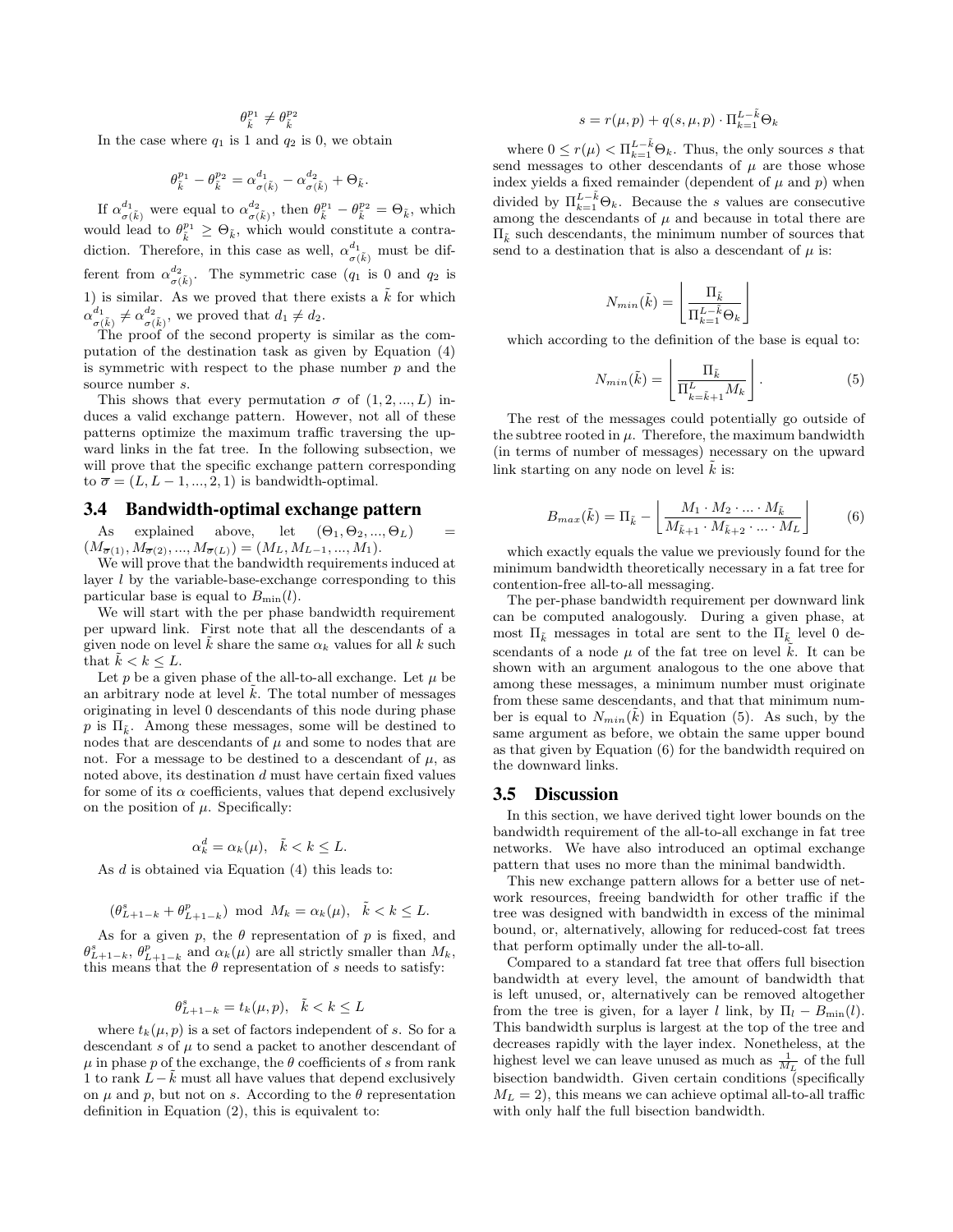Because the amount of redundant bandwidth at lower layers of the tree decreases exponentially, in practice only a few top levels will allow significant reduction of bandwidth usage while some lower levels will allow no reduction at all. This, coupled with the fact that the fully optimized pattern as described above is highly intricate, leads to an interest in performing the optimization only at the levels where reduction occurs. We have developed methods similar to the one presented above to tune the complexity of the pattern while maintaining optimality but these will be discussed in a subsequent work.

# 4. PRACTICAL CONSIDERATIONS

In this section we will address some issues that arise from the fact that, in practice, fat tree networks are not implemented by means of ideal fat trees. This is because in practice the exponential increase in link bandwidth that is typical of multi-layered fat trees can only be achieved by means of having an exponentially increasing number of links between a single pair of nodes. This in turn leads to a necessity of switches with a very large port count, which are not feasible.

Therefore, in practice, fat tree topologies are approximated by means of k-ary n-trees [28, 27] or more generally by means of Extended Generalized Fat Trees (XGFTs) [26]. These network designs offer an alternative that only needs fixed small-radix switches and still provides many of the properties of ideal fat trees. However, the advantages come at the expense of reduced flexibility in bandwidth configuration and, more importantly, at the expense of needing more complicated routing algorithms.

The following two subsections briefly outline how the routing needs to be adapted to take full advantage of the optimal exchange pattern and provide an estimate of the cost saving that can be achieved by reducing the bandwidth to the theoretical lower bound for optimal all-to-all exchanges.

#### 4.1 Routing in XGFTs

In practical fat tree realizations, optimizing the exchange pattern is not sufficient to benefit from contention-free traffic. The optimal exchange pattern introduced in Section 3.4 only ensures that, in each phase, the aggregate bandwidth at each fat-tree-equivalent-node of the network matches the aggregate number of messages traversing that node.

This is a necessary but not a sufficient condition for contention-free message routing. In addition, the routing strategy must ensure that the messages indeed use the available bandwidth evenly, i.e., it must assign conflict-free paths for all messages in each phase.

In XGFT networks, the typical way to establish minimal deadlock-free paths is simple up\*/down\* routing [33]. Given a (source, destination) pair, paths are constructed by routing upwards to any of the Nearest Common Ancestor (NCA) nodes and then downwards to the destination. Once a specific NCA is chosen, the routing choices from source to NCA and from NCA to destination are uniquely determined. The specificity of a certain routing strategy then lies in the approach used to select a specific NCA for every (source, destination) pair.

Several traffic-pattern-oblivious approaches exist, from random [10, 7] or adaptive [8, 20] route selection to deterministic (e.g., modulo based) approaches such as Source-mod-k [26, 17, 14] or Destination-mod-k [18, 31, 41].

For complex patterns such as ours however, oblivious routing can prove insufficient. A pattern-aware routing approach takes advantage of information about the communicating pairs in a network and information about the network itself and uses it to find an optimized set of routes that will minimize contention for the set of (source, destination) pairs. Pattern-aware schemes solve in some way or another a maxflow network problem. A variety of approaches to achieve this are presented by Kinsy et. al [15]. Among these approaches, we were able to derive optimal conflict-free routes for the bandwidth-optimal exchange that we are proposing by means of Mixed Integer-Linear Programming.

#### 4.2 Cost effective fat tree networks

Since the optimized exchange exhibits contention free allto-all phases in reduced bandwidth topologies, we consider the network cost savings that this exchange allows.

Given an XGFT $(h : m_1, m_2, ..., m_h : w_1, w_2, ..., w_h)$  [26], the number of switches necessary to build the layer  $l$  of the topology is  $S(l) = w_1 \cdot \ldots \cdot w_l \cdot m_{l+1} \cdot \ldots \cdot m_h$ . The number of bidirectional links that connect layer  $l$  to layer  $l - 1$  is  $E(l) = S(l) \cdot m_l.$ 

To simplify the analysis, consider a simple cost reduction scenario. Let's start with a full bisection bandwidth XGFT (i.e., where  $w_{l+1} = m_l, 1 \leq l \leq h$  and  $w_1 = 1$ ) that additionally has  $m_h = 2$ . This is the case we have shown to have the highest potential for bandwidth reduction. The reduced tree,  $XGFT'(h: m_1, m_2, ..., m_h: w_1, w_2, ..., w'_h)$ , has exactly the same parameters as the full bisection bandwidth tree, with the exception of  $w'_h$  which equals  $w_h/2$ .

Given the properties shown above, we can see that, for  $1 \leq l < h, E(l) = E'(l) = E = w_1 \cdot m_1 \cdot ... \cdot m_h$  and  $S(l) =$  $S'(l) = E/m_l$ . For  $l = h$  we have  $E(h) = E, E'(h) = w_1$ .  $m_1 \cdot ... \cdot m_h/2 = E/2$ ,  $S(h) = E/m_h$  and  $S'(h) = E/(2m_h)$ .

The saving potential in the number of switches equals

$$
1 - \frac{\sum_{l=1}^{h} S'(l)}{\sum_{l=1}^{h} S(l)} = 1 - \frac{1/(2m_h) + \sum_{l=1}^{h-1} 1/m_l}{1/m_h + \sum_{l=1}^{h-1} 1/m_l}
$$

and in the number of links equals

$$
1 - \frac{\sum_{l=1}^{h} E'(l)}{\sum_{l=1}^{h} E(l)} = 1 - \frac{(h - 1/2) \cdot E}{h \cdot E} = \frac{1}{2h}.
$$

For typical XGFTs interconnecting 16 to 1024 leaf nodes, we can thus achieve a reduction in the number of switches of  $25\% - 30\%$  and a reduction in the number of necessary links of  $12\% - 16\%.$ 

## 5. EXPERIMENTS

The following results were obtained by means of a simulation framework that is able to accurately model custom networks (including XGFTs) at a flit level [22]. The simulator provides a high level of customization and modularity, allowing the configuration of the desired model in detail. Several tests have been performed on XGFTs of 16, 32, 64, 128, 256, 512 and 1024 leaf nodes and up to 4 non-leaf levels. All these fat tree topologies had the M parameter of the topmost level equal to two  $(M_L = 2)$  and half bisection bandwidth. Table 1 shows the exact configurations used.

The simulations were performed using output-buffered switches with 4 kbytes of buffer space per port. The links had a bandwidth of 10 Gbit/s while their latency was either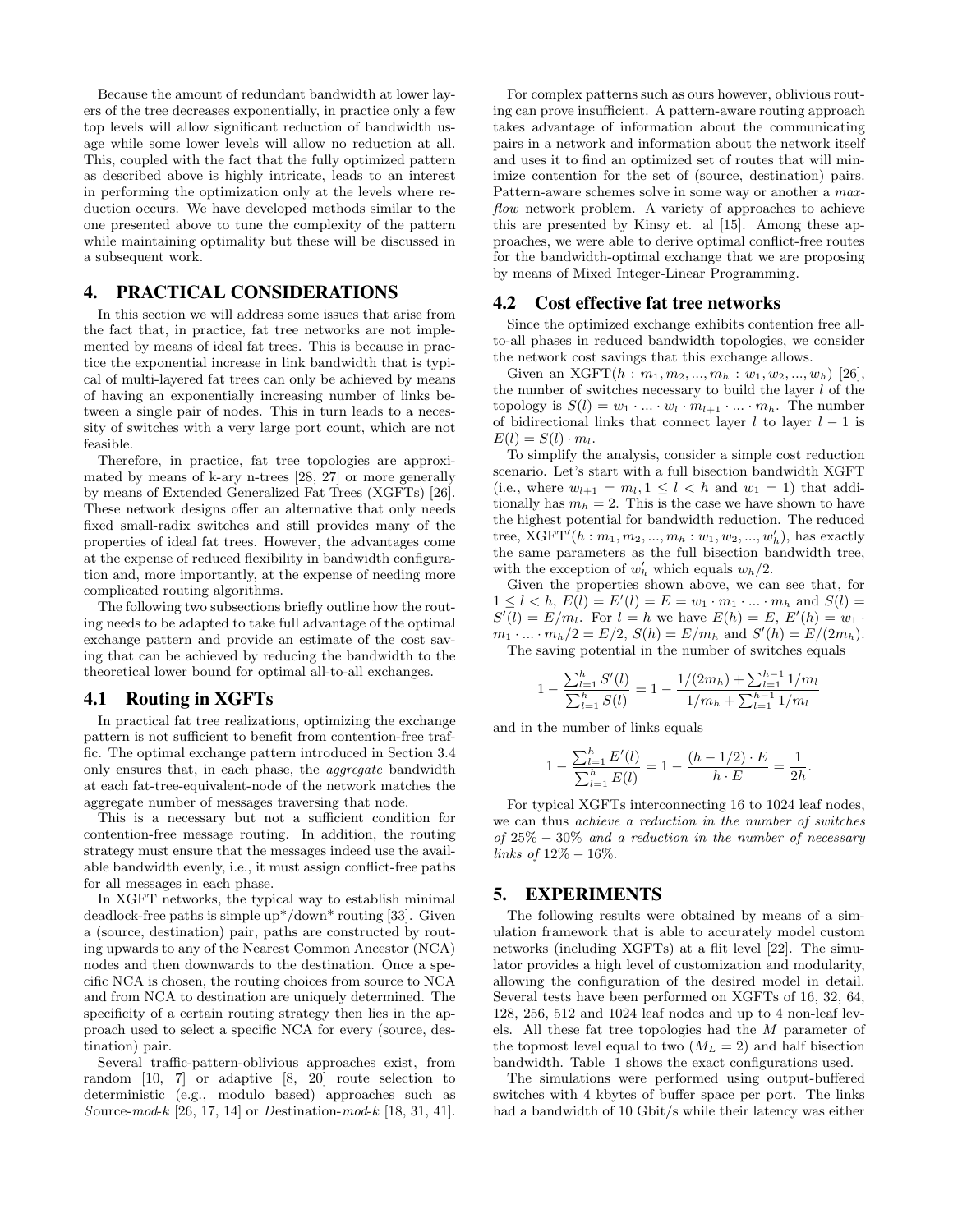

Figure 4: Bisection (top level) occupation induced by XOR, LIN and OPT exchange patterns. The topology is an XGFT with  $M_L = 2$  with half bisection bandwidth and total number of leaf nodes equal to 1024. Figure a) shows the total number of messages crossing the bisection in each phase, while Figure b) shows the best value for maximum link contention (in number of messages), or best contention level, that can be obtained in each phase.

| N    | Network topology                     |
|------|--------------------------------------|
| 16   | XGFT[3:4,2,2:1,4,1]                  |
| 32   | $\overline{XG}FT[3:4,4,2:1,4,2]$     |
| 64   | $\overline{XGFT[3:8,4,2:1,8,2]}$     |
| 128  | XGFT[3:8, 8, 2:1, 8, 4]              |
| 256  | $\overline{XGFT[4:8,4,4,2:1,8,4,2]}$ |
| 512  | XGFT[4:8, 8, 4, 2:1, 8, 8, 2]        |
| 1024 | XGFT[4:8, 8, 8, 2: 1, 8, 8, 4]       |

Table 1: Benchmarked topological configurations, using the notation from [26].

set to an ideal value of zero (to validate theoretical estimations) or to a realistic value of 100 ns (to estimate performance on real-life systems). In this same realistic latency scenario, switch traversal was considered to have a latency of 50 ns while adapter latency (the time between a message is issued in the MPI library and the time its first bit leaves the adapter) was set to 500 ns. Credit based flow control was used as well as wormhole switch traversal.

The messages have a constant size which, depending on the scenario, took values between 64 bytes (a single flit) and 32 kbytes, while the flit size was fixed to 64 bytes. Each acknowledgement consisted of a single flit.

The traffic pattern is that of a single all-to-all collective exchange performed by one task on each of the leaf nodes of the XGFT. The exchange is split into consecutive phases in each of which every node sends a single message and receives a single message and acknowledges it. No explicit synchronization or separation of the phases is enforced. The exact structure of each phase (the set of (source, destination) pairs) is defined according to one of three exchange models, all defined in Sections 2 and 3.4:

- XOR: the binary XOR model,
- LIN: the linear shift model with a shift value of 0,
- OPT: the optimized exchange given by Equation (4).

The metric we used is that of the time necessary for the traffic pattern to complete. However, these completion times

can amount to very different values when looking at different sized networks and even at the same network with messages of different size. We are not interested in how these parameters influence the completion time, but rather in the influence of the exchange pattern within each given (network size, message size) configuration. As such, all results show the relative completion time compared to an ideal completion time that we will define in the following.

## 5.1 Ideal all-to-all performance

We use the following model to compute a best-case expectation for the completion time of the all-to-all exchange. Ideally, the messages travel through the network with no contention and simply incur the cumulative latency of the links, switches and adapters that they traverse. During the exchange, a given source sends  $M_1 \cdot M_2 \cdot ... \cdot M_{l-1} \cdot (M_l - 1)$ messages to sources in its layer l subtree but not in its layer  $l-1$  subtree, for every l. These messages need to first arrive at the root of the subtree, passing through 1 adapter,  $l$  links and  $l - 1$  switches, then cross the root, then travel again through 1 adapter, l links and  $l-1$  switches to get to their destination. The cumulative latency for the entire path is thus  $t_{\text{path}}(l) = 2 \cdot t_{\text{adanter}} + (2 \cdot l - 1) \cdot t_{\text{switch}} + 2 \cdot l \cdot t_{\text{link}}.$ 

Given a message that is made up of  $F$  flits, each of size  $S$ . and a link bandwidth of B, uncontended wormhole switch traversal ensures that the time it takes end-to-end, from message generation to message delivery, equals  $t_{\text{path}}(l) + F$ .  $S/B$ .

The message needs to be acknowledged, which is equivalent to an extra one-flit message being sent along the reverse path. This leads to the total message time being:  $T(l) = 2 \cdot t_{\text{path}}(l) + (F + 1) \cdot S/B.$ 

Given the message distribution we described above, the ideal exchange time is given by

$$
T = \sum_{l=1}^{L} M_1 \cdot M_2 \cdot \ldots \cdot M_{l-1} \cdot (M_l - 1) \cdot T(l)
$$

## 5.2 Ideal latency analysis and measurements

To validate our simulation framework, we analyze the network contention induced by the three approaches when other performance limiting factors such as latency and latencyinduced phase overlapping are factored out.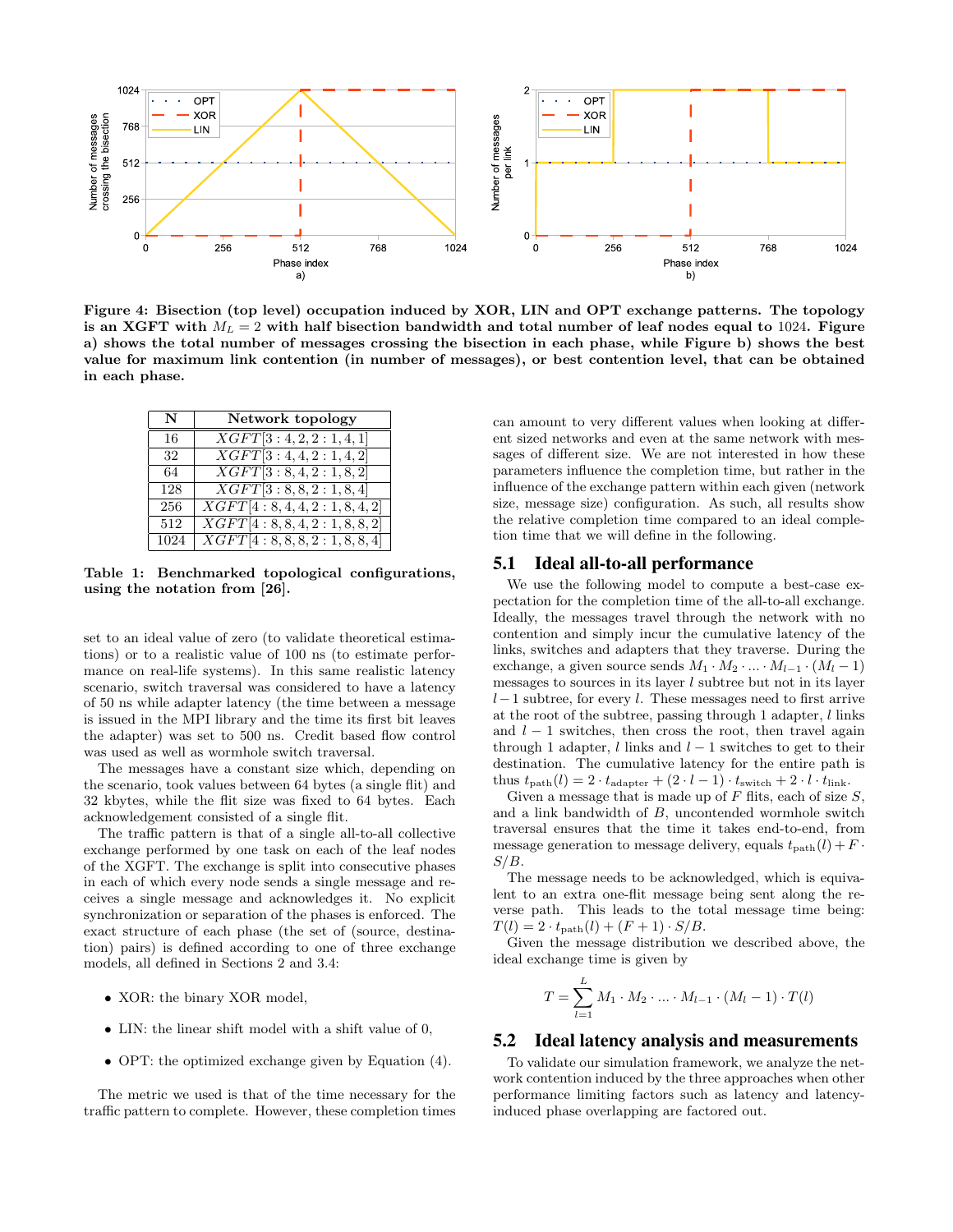

Figure 5: Completion time comparison between the three exchange patterns for varying networks sizes under fixed 4 KB message size (Fig. a) and for varying message size under fixed 512 leaf nodes network size (Fig. b). Please note the linear scale for the y axis in a) and the logarithmic scale for the y axis in b).

The XOR exchange exhibits no contention in half of its phases, namely in the phases where messages do not reach the top level of the fat tree. In the other half, N messages cross the top level, but have only half bisection bandwidth available, leading to a contention level of exactly two conflicts in every one of these  $N/2$  phases. We defined the contention level as being the maximum number of messages that need to use a common link.

In the case of the LIN exchange, exactly  $N - |2p - N|$ messages cross the top level of the tree in phase  $p$ , leading to a contention level of 2 yet again in exactly  $N/2$  phases (the phases where  $N - |2p - N| > N/2$ ).

In the case of the OPT exchange, exactly  $N/2$  messages cross the top level of the tree in every phase, leading to uncontended traffic in every phase (Figure 4).

This implies that, in absence of latency and latencyinduced phase overlapping, we can estimate theoretically that OPT will have a completion time close to the optimum, while LIN and XOR will incur a doubling of the completion time of half the phases, leading to at least a 50% increase in all-to-all completion time. This is confirmed accurately by our simulator, which yields completion times for OPT within 1% of the ideal time and completion times for XOR 50% − 55% longer than ideal, both irrespective of the message size. LIN performs even worse, with completion times between 70% and 140% larger than ideal (the performance loss increases with both the network and the message size). This is due to additional phase overlapping induced by intraphase differences in message delivery time caused by different flows exhibiting different levels of contention (which is not the case for OPT and XOR).

#### 5.3 Realistic latency results

We performed two sets of benchmarks to predict OPT performance on real systems. The first one is aimed at studying the influence of the network size on the performance gain induced by the optimized exchange pattern. The second on the other hand studies the influence of the size of the exchanged messages on the same performance gain.

Figure 5 a) illustrates the relative completion time of the three exchange patterns for a fixed message size of 4 kbytes and for different network sizes. We observed that in the realistic latencies configuration OPT managed to achieve completion times less than 10% higher than ideal, surpassing XOR (which is between 15% and 35% worse than ideal) and LIN (which is between 50% and 70% worse than ideal). The

advantage of the optimized exchange versus XOR was especially strong for smaller topologies.

Figure 5 b) illustrates the relative completion time of the three exchange patterns for a fixed number of 512 communicating tasks (and a fixed network size) and for different sizes of the exchanged messages. We observed that for messages smaller than approximately 512 bytes, where the completion time is latency dominated, the optimization of the exchange doesn't help too much, because the impact of contention was small. For messages larger than this threshold, where the completion time was congestion dominated, OPT achieved an increasingly closer to ideal level of performance (reaching only a 2%−5% difference for very large messages), while the non-optimized exchanges became progressively worse as the message size increased, reaching as much as a 40% performance decrease for XOR and as much as 140% for LIN, for very large messages. This confirms that our approach is asymptotically bandwidth optimal.

## 6. RELATED WORK

Collective optimizations are increasingly important in large-scale high-performance computing. Thus, numerous research works deal with the optimization of collective operations in general and all-to-all in particular. Most traditional approaches assume theoretical network models, such as the Postal model or the LogP model. Well-tuned algorithms exist for both models [4, 1]. However, all theoretical models (with the notable exception of LoGPC [24], which has not been used to model all-to-all algorithms due to its complexity), do not consider the network topology and thus only optimize endpoint congestion. Our work, however, uses a simple topology-specific model for optimizing all-toall communications. Our model can be combined with existing network models to model endpoint congestion more accurately and can also be used as a blue-print for optimizing other collectives on fat trees. However, our contribution lies in the scheduling algorithm rather than the model.

Topology becomes more important with growing system size and several researchers acknowledge the fact that algorithms purely based on the mentioned theoretical models do not perform well on real systems. For example, Chan et al. [5] provide a general abstract framework for topologyaware collective communication. However, the abstract nature of this framework makes it hardly applicable to the recursive structure of fat trees. Zahavi et al. [42, 40] show that a particular routing function (a variant of up\*/down\*) guar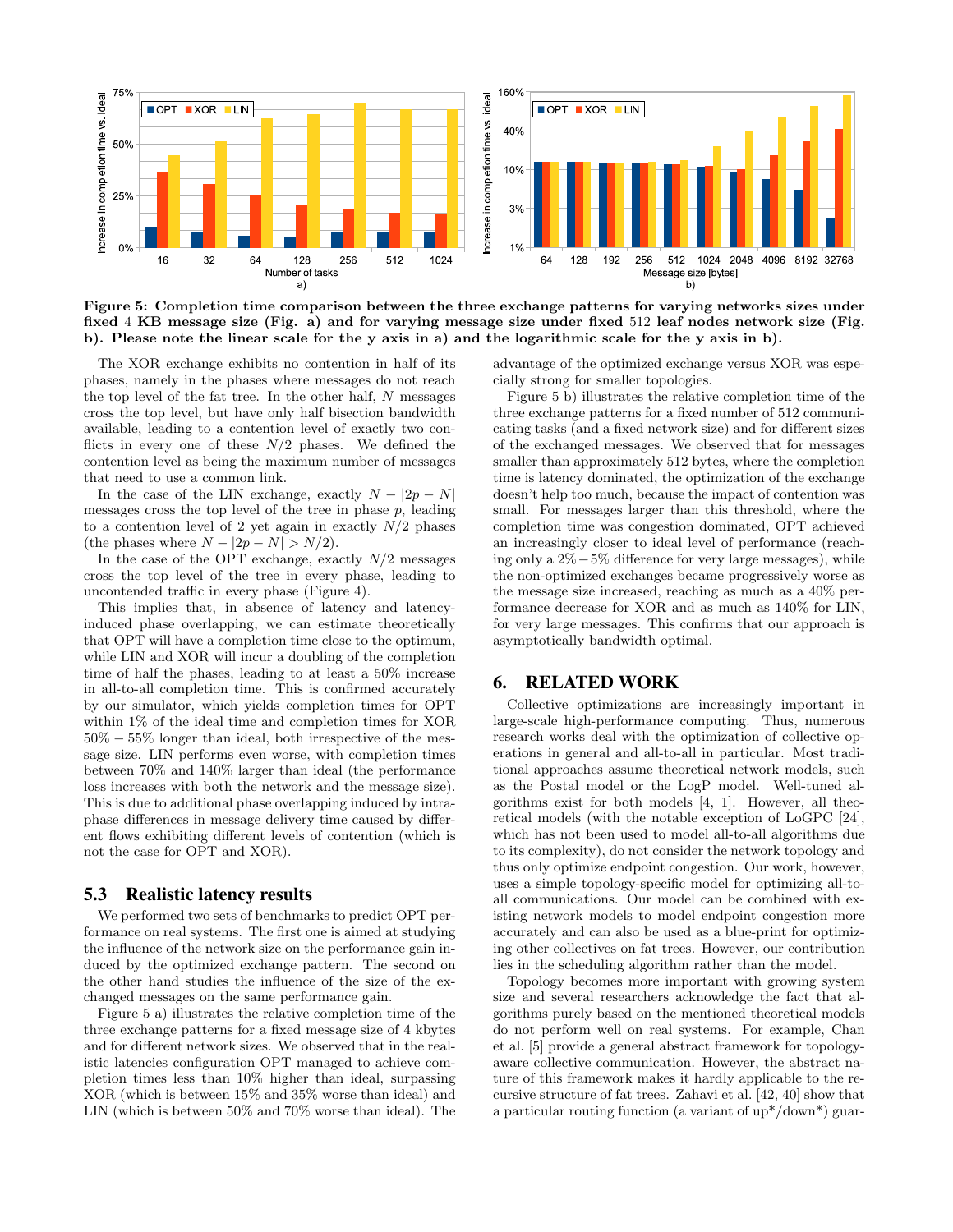antees under certain placement conditions full-bandwidth all-to-all exchanges implemented using typical collective permutation sequences on full bisection bandwidth fat trees. We improve upon this result by a factor of two, in that our methods applied to networks with half the full bisection bandwidth exhibit no or negligible decrease in performance by comparison. Sack and Gropp present a small set of topology-aware collectives for fat tree and torus networks in [32], however, in this latest work, they do not consider allto-all and their approach of adding communication does not lead to improvements for all-to-all. In previous work [35], targeted at the implementation of optimized collectives in MPICH, the authors proposed the selection among a pool of implementations of different collective algorithms depending on message size and number of communicating processes, but not on any specific topology.

Other approaches for optimizing collectives, for example, improving the lower-level send/receive primitives [19], nonblocking collectives [12, 11], or hierarchical exchanges [13, 34] are completely orthogonal to the scheduling of messages. Those techniques can use our message-scheduling algorithm for improving the bandwidth of all-to-all.

## 7. CONCLUSIONS

The goal of this paper was to show that the current state of the art exchange patterns for the personalized all-to-all collective message exchange can be optimized in fat tree topologies to the point of using half of the bisection bandwidth required by previous proposals. To this end, we have derived a theoretical bound on the network link occupation that is intrinsically necessary and sufficient for any all-to-all exchange and we have shown that current approaches require as much as twice that proven optimally minimum. Furthermore, we introduced a message exchange pattern that we demonstrated to be bandwidth-optimal and that thus uses exactly the minimum required amount of network resources. Finally, by conducting network simulations benchmarking the proposed method against established approaches, we confirmed that in practical scenarios the optimizations we proposed achieve important reductions in network utilization, or alternatively network complexity and cost (by reducing the top level of the network such that only half the bisection bandwidth remains available), with little impact on performance. Furthermore, we demonstrated that in the half-bisection network scenario, where a cost-effective network with only the minimum amount of necessary resources was used, current methods incurred significant performance penalties, (in the 12% to 40% range for XOR and in the 12% to 140% range for LIN) whereas our method only diverged by at most 12% from optimal performance.

In conclusion, our method enables new design options for fat tree networks and offers a viable way of maintaining close to ideal application performance levels with important reductions in cost.

# 8. REFERENCES

[1] A. Alexandrov, M. F. Ionescu, K. E. Schauser, and C. Scheiman. LogGP: incorporating long messages into the LogP model - one step closer towards a realistic model for parallel computation. In Proceedings of the  $7^{th}$  annual ACM symposium on Parallel algorithms and architectures (SPAA), pages 95–105, NY, USA, 1995. ACM.

- [2] G. Almasi, P. Hargrove, I. Gabriel, and T. Y. Zheng. UPC collectives library 2.0. In  $5^{th}$  Conference on Partitioned Global Address Space Programming Models, 2011.
- [3] P. Balaji, D. Buntinas, D. Goodell, W. Gropp, T. Hoefler, S. Kumar, E. Lusk, R. Thakur, and J. L. Traeff. MPI on Millions of Cores. Parallel Processing Letters (PPL), 21(1):45–60, Mar. 2011.
- [4] J. Bruck, C.-T. Ho, E. Upfal, S. Kipnis, and D. Weathersby. Efficient algorithms for all-to-all communications in multiport message-passing systems. IEEE Trans. Parallel Distrib. Syst., 8(11):1143–1156, Nov. 1997.
- [5] E. Chan, M. Heimlich, A. Purkayastha, and R. van de Geijn. On optimizing collective communication. In Cluster Computing, 2004 IEEE International Conference on, pages  $145 - 155$ , sept. 2004.
- [6] R. Fiedler. Preparing Applications for Sustained Petascale Performance, 2011.
- [7] J. Flich, M. P. Malumbres, P. López, and J. Duato. Improving routing performance in Myrinet networks. In Proc. of the  $14^{th}$  International Parallel and Distributed Processing Symposium, pages 27–32, Los Alamitos, CA, USA, 2000. IEEE Computer Society.
- [8] P. Geoffray and T. Hoefler. Adaptive routing strategies for modern high performance networks. In High Performance Interconnects, 2008. HOTI '08. 16th IEEE Symposium on, pages 165–172, Aug. 2008.
- [9] S. Gorlatch. Send-receive considered harmful: Myths and realities of message passing. ACM Trans. Program. Lang. Syst., 26(1):47–56, Jan. 2004.
- [10] R. I. Greenberg and C. E. Leiserson. Randomized routing on fat-trees. In Proc. of the  $26^{th}$  Annual Symposium on the Foundations of Computer Science, pages 241–249, 1985.
- [11] T. Hoefler and A. Lumsdaine. Optimizing non-blocking collective operations for InfiniBand. In IEEE International Symposium on Parallel and Distributed Processing, IPDPS 2008, pages 1 –8, 2008.
- [12] T. Hoefler, A. Lumsdaine, and W. Rehm. Implementation and performance analysis of non-blocking collective operations for MPI. In Proceedings of the 2007 ACM/IEEE Conference on Supercomputing, SC '07, pages  $1-10$ , nov. 2007.
- [13] P. Husbands and J. C. Hoe. MPI-StarT: delivering network performance to numerical applications. In Proceedings of the 1998 ACM/IEEE conference on Supercomputing (CDROM), Supercomputing '98, pages 1–15, Washington, DC, USA, 1998.
- [14] H. Kariniemi. On-Line Reconfigurable Extended Generalized Fat Tree Network-on-Chip for Multiprocessor System-on-Chip Circuits. PhD thesis, Tampere University of Technology, 2006.
- [15] M. A. Kinsy, M. H. Cho, T. Wen, E. Suh, M. van Dijk, and S. Devadas. Application-aware deadlock-free oblivious routing. In Proceedings of the 36th annual international symposium on Computer architecture, ISCA '09, pages 208–219, New York, NY, USA, 2009. ACM.
- [16] C. Kurmann, F. Rauch, and T. M. Stricker. Cost/performance tradeoffs in network interconnects for clusters of commodity PCs. In Proceedings of the